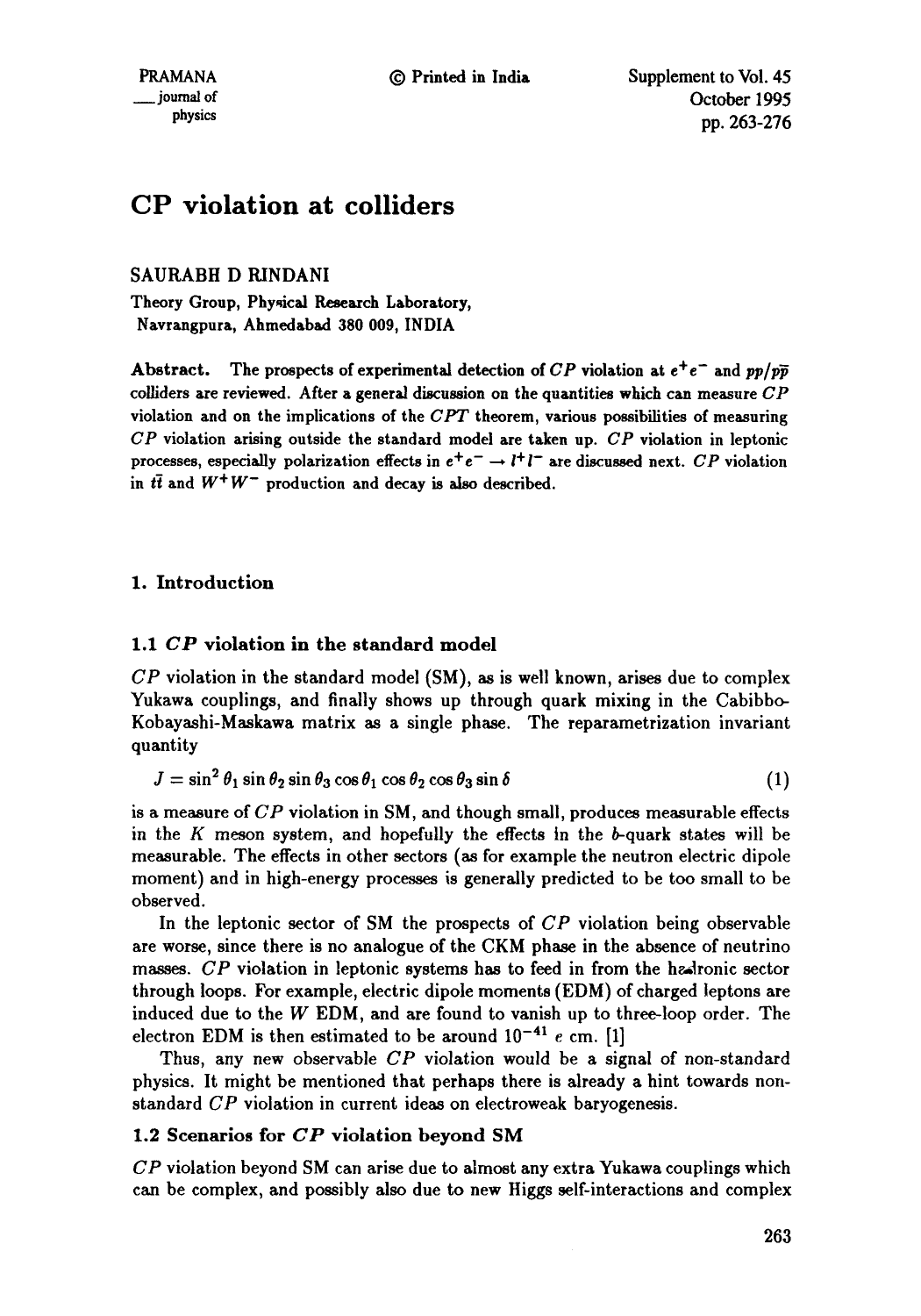scalar vacuum expectation values. Thus, introduction of extra fermions or scalars could give rise to new sources of *CP* violation.

Retaining the gauge group to be  $SU(2)_L \times U(1)$ , CP violation can arise due to extra fermion or Higgs doublets or singlets. Since the SM measure of  $\overline{CP}$  violation  $J$  (eq.(1)) is small owing to the small mixing angles among quark generations as experimentally observed, larger  $CP$  violating effects would arise if there are extra generations of quarks, whose mixing angles may be less constrained. If there are new fermions (quarks or leptons) in exotic representations (left-handed singlets and/or right-handed doublets of  $SU(2)_L$ ) there are further complex flavour-changing couplings to Z which violate *CP.* 

Supersymmetry requires the addition of extra scalars and fermions, whose couplings violate CP. In left-right symmetric models, again, there further sources of CP violation.

## 1.3 Use of effective Lagrangians for model-independent analysis

There is a large variety of sources of *CP* violation beyond SM, and rather than discuss predictions of each model for each observable quantity, it is more economical to analyze CP-violating quantities in terms of the parameters of an effective Lagrangian. Examples of CP-violating terms in an effective Lagrangian with which we will be concerned here are given below:

$$
\mathcal{L}_{eff} = -\frac{i}{2} \sum_{i} d_{\psi_{i}} \overline{\psi}_{i} \sigma^{\mu \nu} \gamma_{5} \psi_{i} F_{\mu \nu} - \frac{i}{2} \sum_{i} \widetilde{d}_{\psi_{i}} \overline{\psi}_{i} \sigma^{\mu \nu} \gamma_{5} \psi_{i} (\partial_{\mu} Z_{\nu} - \partial_{\nu} Z_{\mu}) \n+ \sum_{V = A, Z} ig_{V} \left[ \widetilde{\kappa}^{V} W_{\mu}^{\dagger} W_{\nu} \widetilde{V}^{\mu \nu} + \frac{\widetilde{\lambda}^{V}}{m_{W}^{2}} W_{\lambda \mu}^{\dagger} W_{\nu}^{\mu} \widetilde{V}^{\nu \lambda} \n+ g_{Y}^{V} W_{\mu}^{\dagger} W_{\nu} (\partial^{\mu} V^{\nu} + \partial^{\nu} V^{\mu}) \right].
$$
\n(2)

 $(\tilde{V}^{\mu\nu} \equiv \frac{1}{2} \epsilon^{\mu\nu\alpha\beta} V_{\alpha\beta}$ ;  $V_{\mu\nu} = \partial_{\mu} V_{\nu} - \partial_{\nu} V_{\mu}$ ;  $W_{\mu\nu} = \partial_{\mu} W_{\nu} - \partial_{\nu} W_{\mu}$ ). These terms are of dimension  $\leq 6$ . In eq.(2),  $\psi_i$  refers to various fermionic fields (quarks and leptons), whose electric and "weak" dipole moment is given by  $d_{\psi_i}$  and  $\tilde{d}_{\psi_i}$ , respectively. It should be noted that all the parameters are in reality scale dependent "form factors", and can be complex.

#### 2. Some general considerations

# 2.1 Observable quantities which measure *CP* violation

There are basically two types of observables which can be used to characterize  $\mathbb{CP}$ violation: asymmetries and correlations.

An example of an asymmetry is the partial-width asymmetry for decay of particles  $i$  and  $\overline{i}$  which are  $CP$  conjugates of each other:

$$
A = \frac{\Gamma(i \to f) - \Gamma(\overline{i} \to \overline{f})}{\Gamma(i \to f) + \Gamma(\overline{i} \to \overline{f})}.
$$
\n(3)

If  $CP$  is a symmetry of the theory,  $A = 0$ . Non-vanishing A implies violation of *CP. A* is a convenient parameter because it is dimensionless and lies between -1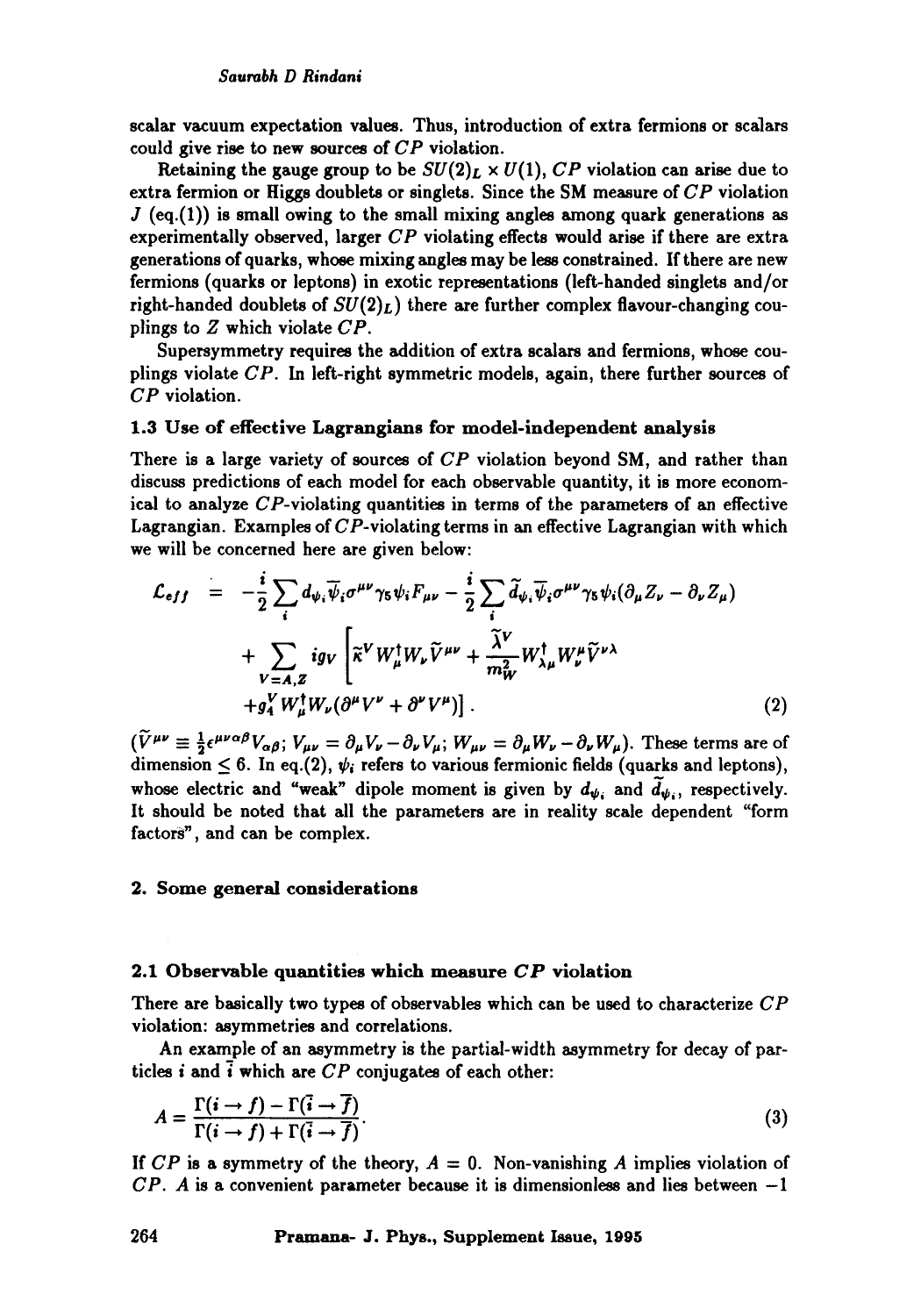and 1. In particular, if *i* is an eigenstate of  $CP$ ,  $\overline{i} = i$ , and A in (3) simplifies and measures the fractional difference in the decay rates of  $i$  to two  $CP$ -conjugate states f and  $\overline{f}$ . As we shall see later, the *CPT* theorem implies that A is zero even if  $CP$ is violated unless the amplitude has an absorptive part which can arise because of final-state interactions or loop effects in perturbation theory.

Another type of asymmetry is an asymmetry in a final-state variable like energy or angle. It is defined in general (for  $i = \overline{i}$ ) as

$$
A = \frac{\sum_{f \in S} d\sigma(i \to f) - \sum_{f \in \overline{S}} d\sigma(i \to f)}{\sum_{f \in S} d\sigma(i \to f) + \sum_{f \in \overline{S}} d\sigma(i \to f)}.
$$
\n(4)

Here S and  $\overline{S}$  are sets of states with CP-conjugate kinematic ranges, and f is a final state assumed to have particles conjugate to one another in pairs. An example is energy asymmetry between the energies  $E_{+}$  and  $E_{-}$  of  $CP$ -conjugate particles in f:

$$
A = \frac{\int_{E_+ > E_-} d\sigma(i \to f) - \int_{E_+ < E_-} d\sigma(i \to f)}{\int_{E_+ , E_-} d\sigma(i \to f)}.
$$
\n
$$
\tag{5}
$$

The other category of quantities consists of  $CP$ -odd correlations which are expectations values of  $CP$ -odd operators in a process with initial as well final states described by CP-even density matrices. Thus for an observable  $\mathcal{O}(\{p_{A_i}, s_{A_i}\})$ which is a function of momenta  $p_{A_i}$  and spins  $s_{A_i}$  of particles  $A_i$ , and which transforms under  $CP$  as

$$
\mathcal{O}(\{\mathbf{p}_{A_i}, \mathbf{s}_{A_i}\}) \rightarrow \mathcal{O}(\{-\mathbf{p}_{A_i}, \mathbf{s}_{A_i}\}) = -\mathcal{O}(\{\mathbf{p}_{A_i}, \mathbf{s}_{A_i}\}),
$$
\n(6)

the CP-odd correlation is

$$
\langle \mathcal{O} \rangle = \frac{\int d\sigma \mathcal{O}\left(\{p_{A_i}, s_{A_i}\}\right)}{\int d\sigma}.
$$
 (7)

A non-zero value of such a correlation signals CP violation.

It may be noted that an asymmetry in the variable  $\mathcal{O}$ may be described as a special case of a correlation of  $\epsilon(\mathcal{O})$ , where  $\epsilon$  is the antisymmetric step function:

$$
\langle \epsilon(\mathcal{O}) \rangle = \frac{\int_{\mathcal{O} > 0} d\sigma - \int_{\mathcal{O} < 0} d\sigma}{\int_{\mathcal{O}} d\sigma}.
$$
\n
$$
(8)
$$

#### 2.2 Statistical significance

Whether or not a measured asymmetry or correlation can really signal *CP* violation naturally depends on its statistical significance decided by the statistical fluctuation expected in the event sample.

For a rate asymmetry A, the number of asymmetric events  $\Delta N$  is

$$
\Delta N = AN,\tag{9}
$$

where  $N$  is the total number of events in the channel considered. The statistical fluctuation in these N events is  $\sqrt{N}$ . Hence for discrimination of the signal, at the one standard deviation level, we require

$$
\Delta N > \sqrt{N},\tag{10}
$$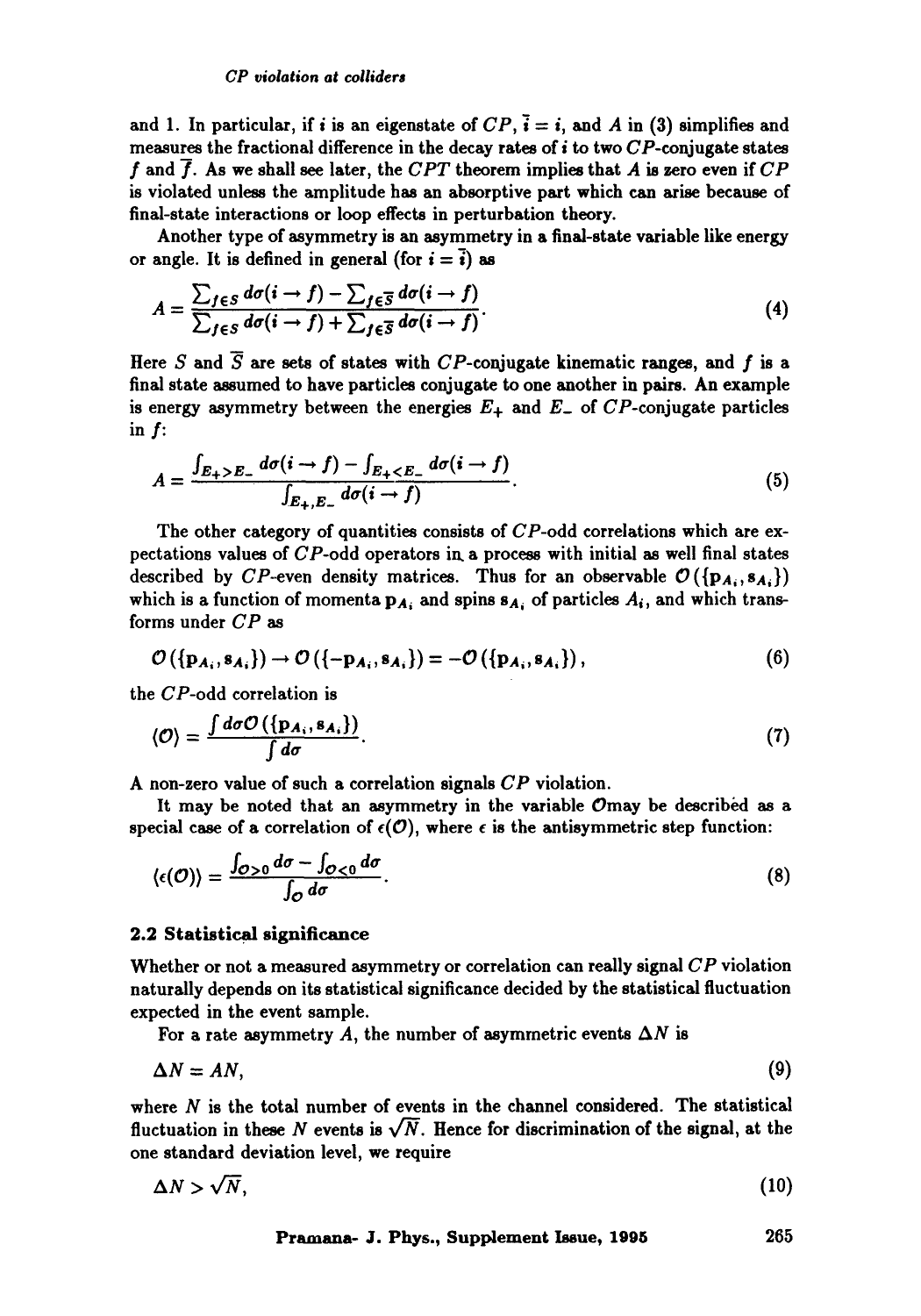or

$$
A > \frac{1}{\sqrt{N}}.\tag{11}
$$

Thus, it would be possible to measure an asymmetry if its predicted value is larger than  $1/\sqrt{N}$ . To put it differently, the number of events should be larger than  $1/A^2$ .

In the case of a  $CP$ -odd correlation  $\langle \mathcal{O} \rangle$ ,  $CP$ -invariant interactions can give individual events with  $0 \neq 0$ , averaging out to zero. Thus the mean square deviation

$$
\Delta \mathcal{O} = \sqrt{\langle \mathcal{O}^2 \rangle - \langle \mathcal{O} \rangle^2} \tag{12}
$$

is a measure of the background coming from  $\mathbb{CP}$ -invariant interactions. For N events in the channel, the CP-even events give rise to a fluctuation  $\Delta\mathcal{O}/\sqrt{N}$ . The signal  $\langle \mathcal{O} \rangle$  should be larger than this to be measurable at the one standard deviation level:

$$
\langle \mathcal{O} \rangle > \frac{1}{\sqrt{N}} \sqrt{\langle \mathcal{O}^2 \rangle - \langle \mathcal{O} \rangle^2}.
$$
 (13)

There is a further experimental requirement for measuring *CP* violation. All experimental cuts must respect *CP* invariance. If not, they would introduce artificial asymmetries, diluting or obliterating the genuine signal of *CP* violation.

# 2.3 *CPT* theorem and all **that**

Since a combined *CPT* transformation is a good symmetry according to the *CPT*  theorem, *CP* invariance (or violation) implies T invariance (or violation), and *vice versa.* However, it should be borne in mind that observation of a T-odd asymmetry or correlation is not necessarily an indication of *CP* (or even T) violation. The reason for this is the anti-unitary nature of the time-reversal operator in quantum mechanics. As a consequence of this, a T operation not only reverses spin and three-momenta of all particles, but also interchanges initial and final states. This last interchange is difficult to meet with in practice, and one usually has a situation where only momenta and spins are reversed, with the initial and final states kept as such. In that case, non-zero T-odd observables do not necessarily signal genuine T violation.

There is, however, a case when  $T$ -odd observables imply  $T$  violation, and that is when final-state interactions and loop effects can be neglected. In that case the transition operator T obeys  $T = T^{\dagger}$ , since the right-hand side in the unitarity relation

$$
T - T^{\dagger} = iT^{\dagger}T \tag{14}
$$

can be neglected. Then

$$
\langle f|T|i\rangle \approx \langle f|T^{\dagger}|i\rangle = \langle i|T|f\rangle^*.
$$
\n(15)

Now if  $T$  invariance holds, then

$$
\langle f|T|i\rangle = \langle i_T|T|f_T\rangle,\tag{16}
$$

where  $\ket{i_T}$ ,  $\ket{f_T}$  represent states with all momenta and spins inverted in sign. Combining eq.(16) with (15) for time-reversed states, we have

$$
|\langle f|T|i\rangle| = |\langle f_T|T|i_T\rangle|.\tag{17}
$$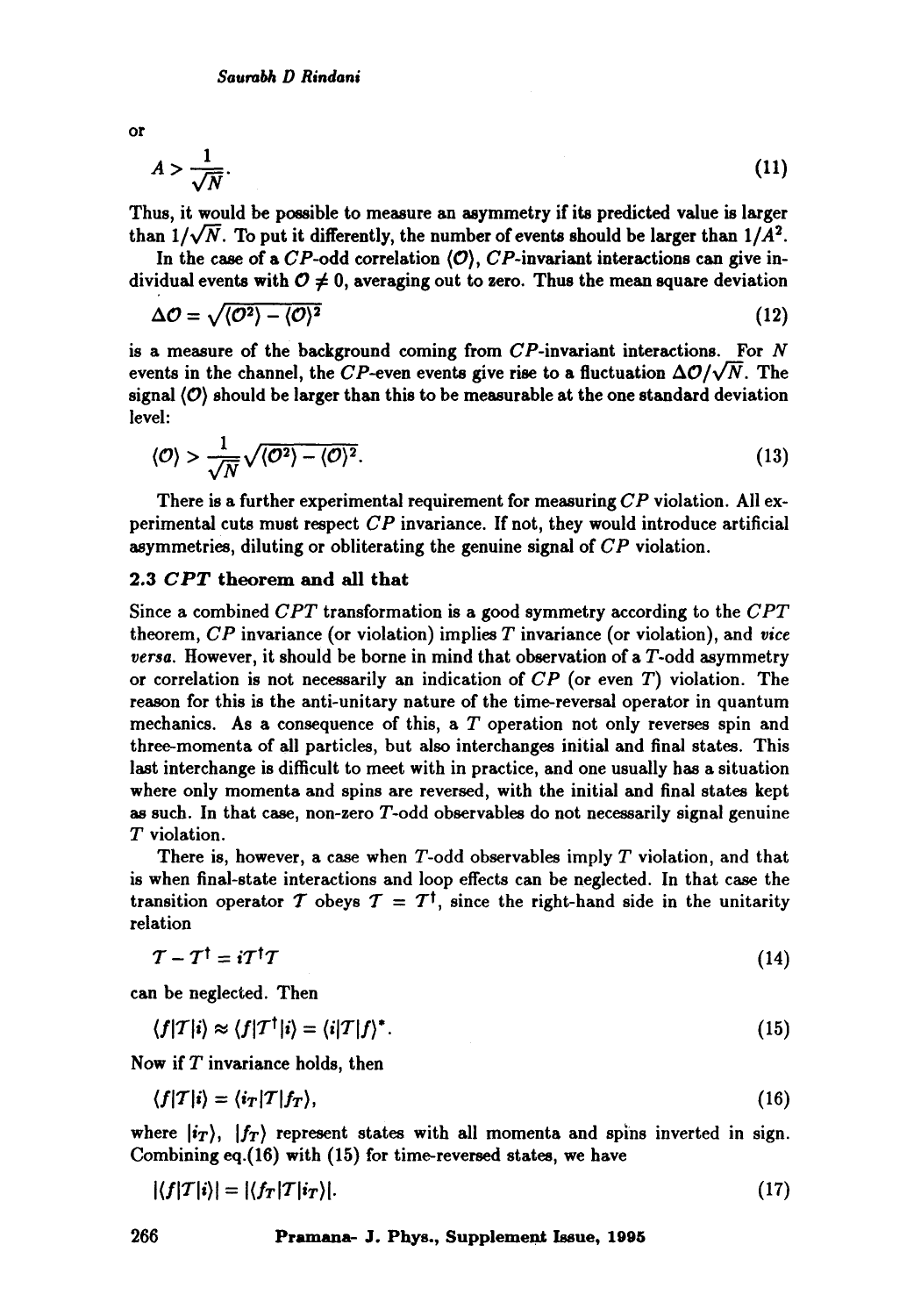In this case, if a  $T$ -odd observable is non-zero, it implies  $T$  violation. Thus,  $T$ invarianee (and *CP* invariance through the *CPT* theorem) implies equality of amplitudes with all momenta and spins reversed if and only if final-state interaction (absorptive part for the amplitude) vanishes.

Put differently, this means that final-state interactions can mimic  $T$  violation, but not genuine *CP* violation. One should therefore use, as far as possible, CP-odd observables to test *CP* invariance, not T-odd observables (unless they are also *CP*  odd).

For a genuine  $CP$ -odd quantity, there are two possibilities,

- A. it is T odd, and therefore *CPT* even, or
- B. it is T even, and therefore *CPT* odd.

In case B, there is no violation of the *CPT* theorem provided the amplitude has an absorptive part. (This is again due to the fact the *CPT* operator is antiunitary, and interchanges initial and final states). Thus non-vanishing of CPT-odd operators necessarily requires an absorptive part of the amplitude to exist.

The absorptive part of CP-odd *CPT-odd* quantities in perturbation theory usually comes from loop contributions where the intermediate state can be on shell. An interesting way of realizing this possibility in the case of an intermediate state of an unstable particle is through the Breit-Wigner form of its propagator. In this case the absorptive part is proportional to its width. This trick has been used in the case of the top,  $Z$  and Higgs propagators  $[2, 3, 4]$ . One must however be careful to subtract out the part of the width corresponding to decay into the initial or final state for consistency with the *CPT* theorem [5]. It has also been pointed out recently [6] that off-diagonal contributions to the self-energy of the virtual particles are also needed for consistency with the *CPT* theorem.

# 3. CP violation in the leptonic sector

# 3.1 Scenarios for leptonic *CP* violation

In the standard model, no right-handed neutrinos are introduced. As a result, there is no mass matrix to diagonalize for the neutrinos. Hence the CKM matrix is the unit matrix, and no CP-violating phases can arise. However, in extensions of the standard model, *CP* violation can arise either because of the presence of neutrino masses or because of extra leptons introduced (even though neutrinos may be massless), or both.

A. Massive neutrinos. Neutrinos can have Dirac or Majorana masses. *CP*  violation in the Dirac case is exactly analogous to that in the quark sector of the standard model. In case of Majorana masses, the freedom of phase redefinition of the neutral lepton fields is reduced because Majorana mass terms are not invariant under phase transformations. As a result there are more  $CP$ -violating phases in the CKM matrix than the corresponding Dirac case. It is thus possible to have *CP* violation with even two generations of Majorana neutrinos.

B. Massless neutrinos with exotic leptons. It is possible to have *CP* violation b cause of either charged or neutral leptons in exotic representations of  $SU(2) \times$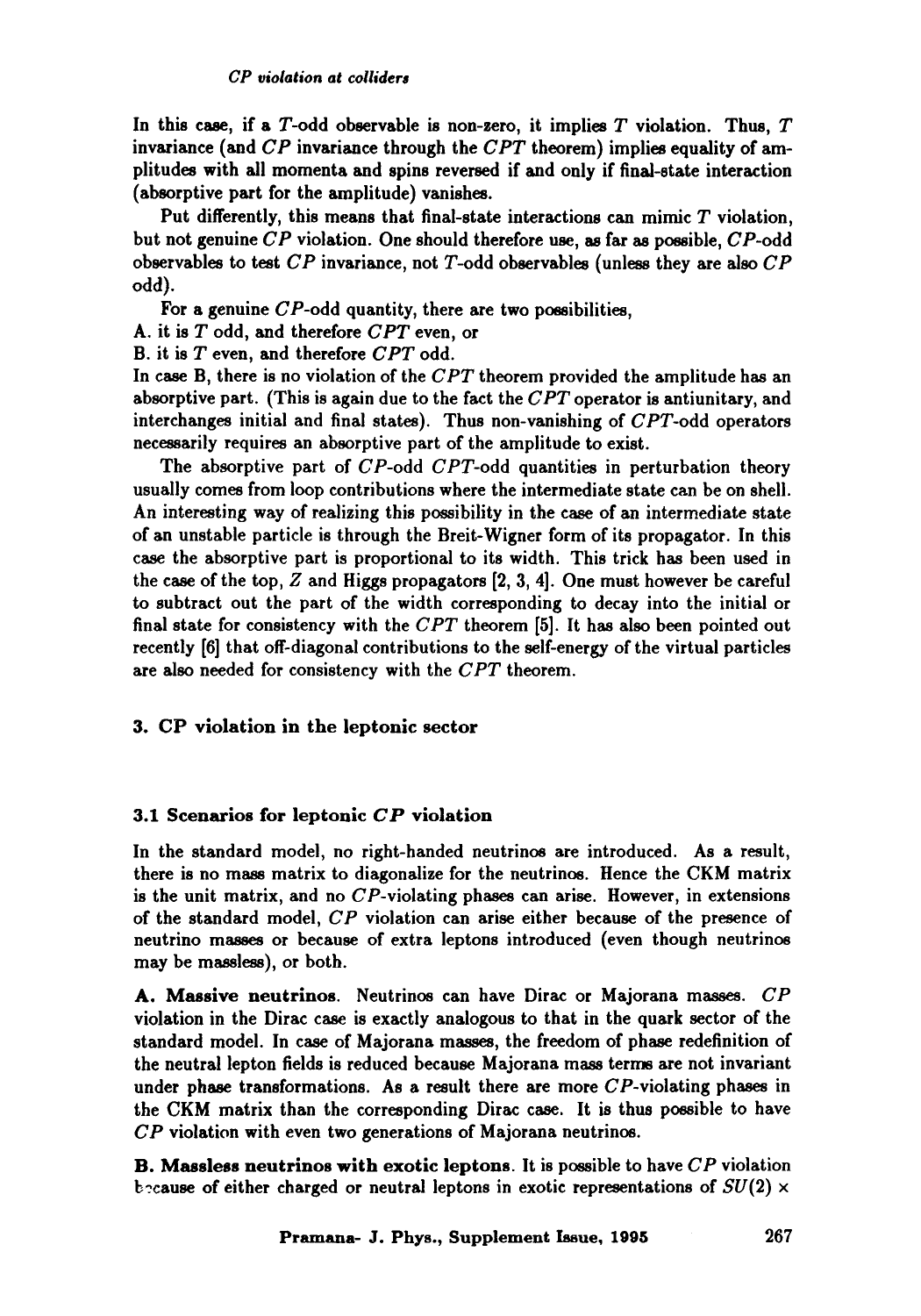$U(1)$ . The leptons then have flavour-violating couplings to  $Z$  or Higgses, which can be complex and hence CP violating.

We consider below some leptonic  $CP$ -violating processes at high-energy colliders which make use of the above mechanisms of  $CP$  violation. The importance of leptonic processes stems from the fact that they are relatively clean from the experimental point of view.

# 3.2 Leptonic flavour violating Z decays

Leptons can have flavour-violating couplings to  $Z$  giving rise to flavour violating  $Z$ decays into charged leptons either at tree level or at one-loop level:

$$
Z \to l_i \overline{l_j} \quad (i \neq j). \tag{18}
$$

The corresponding CP-violating asymmetry is

$$
A = \frac{\Gamma(Z \to l_i \overline{l_j}) - \Gamma(Z \to \overline{l_i} l_j)}{\Gamma(Z \to l_i \overline{l_j}) + \Gamma(Z \to \overline{l_i} l_j)}.
$$
\n(19)

This is T even and therefore *CPT* odd. It therefore needs an absorptive part to be present.

Flavour-violating tree-level couplings of charged leptons to Z arise in models with exotic charged leptons transforming as either left-handed singlets and/or right-handed doublets. In such a case the Glashow-Weinberg condition for flavourdiagonal couplings is not satisfied, and  $(18)$  occurs at tree level. For A of  $(19)$  to be non-zero, one-loop correction to (18) is also needed, and only the absorptive part of that amplitude contributes. The asymmetry is then  $\mathcal{O}(\alpha)[7]$ .

On the other hand, models with exotic neutral leptons have flavour-violating couplings of neutral leptons at the tree-level giving rise to (18) at the loop level  $[8]$ . The absorptive part now comes from one of these loop diagrams. A is now  $\mathcal{O}(1)$ . However, unlike in the previous case, the rate of the flavour-violating process (18) is  $\mathcal{O}(\alpha^3)$ . Thus, the minimum total number  $N_Z$  of Z events for an observable asymmetry is in both cases  $\mathcal{O}(1/\alpha^3)$ . However, constraints on leptonic mixing angles and masses of exotic leptons make this process too rare to observe at LEP.

# 3.3 *CP* violation in  $e^+e^- \rightarrow \gamma^*, Z^* \rightarrow l^+l^-$

In case of *CP* violation in  $e^+e^- \rightarrow \gamma$ ,  $Z \rightarrow l^+l^-$  there are two general results [9]: (i) No *CP* violation can be seen without measuring initial or final spins. This follows basically because no CP-odd observable can be constructed without spins. (ii) The only CP-violating couplings for the on-shell process are the dipole moment type couplings of e or ! (electric or "weak" dipole moments). Since there are strong experimental limits on the electron and muon electric dipole moments  $(d_e \lesssim 10^{-27}e^{-1})$ cm,  $d_u \lesssim 10^{-19}e$  cm),  $\tau$  may be a good candidate for *l*. In fact, the weak moment of  $\tau$  has been constrained using  $\tau$  polarization in this reaction (see below).

Since it is clear from (i) that either initial or final spins have to be observed to detect *CP* violation, we consider below both these cases for  $e^+e^- \rightarrow Z \rightarrow \tau^+\tau^-$ .

3.3.1 *CP* tests using  $\tau$  polarization in  $e^+e^- \rightarrow \tau^+\tau^-$ : This possibility has been discussed by several authors [2,10-12]. For the process

$$
e^-(p_-) + e^+(p_+) \to \tau^-(k_-, s_-) + \tau^+(k_+, s_+), \tag{20}
$$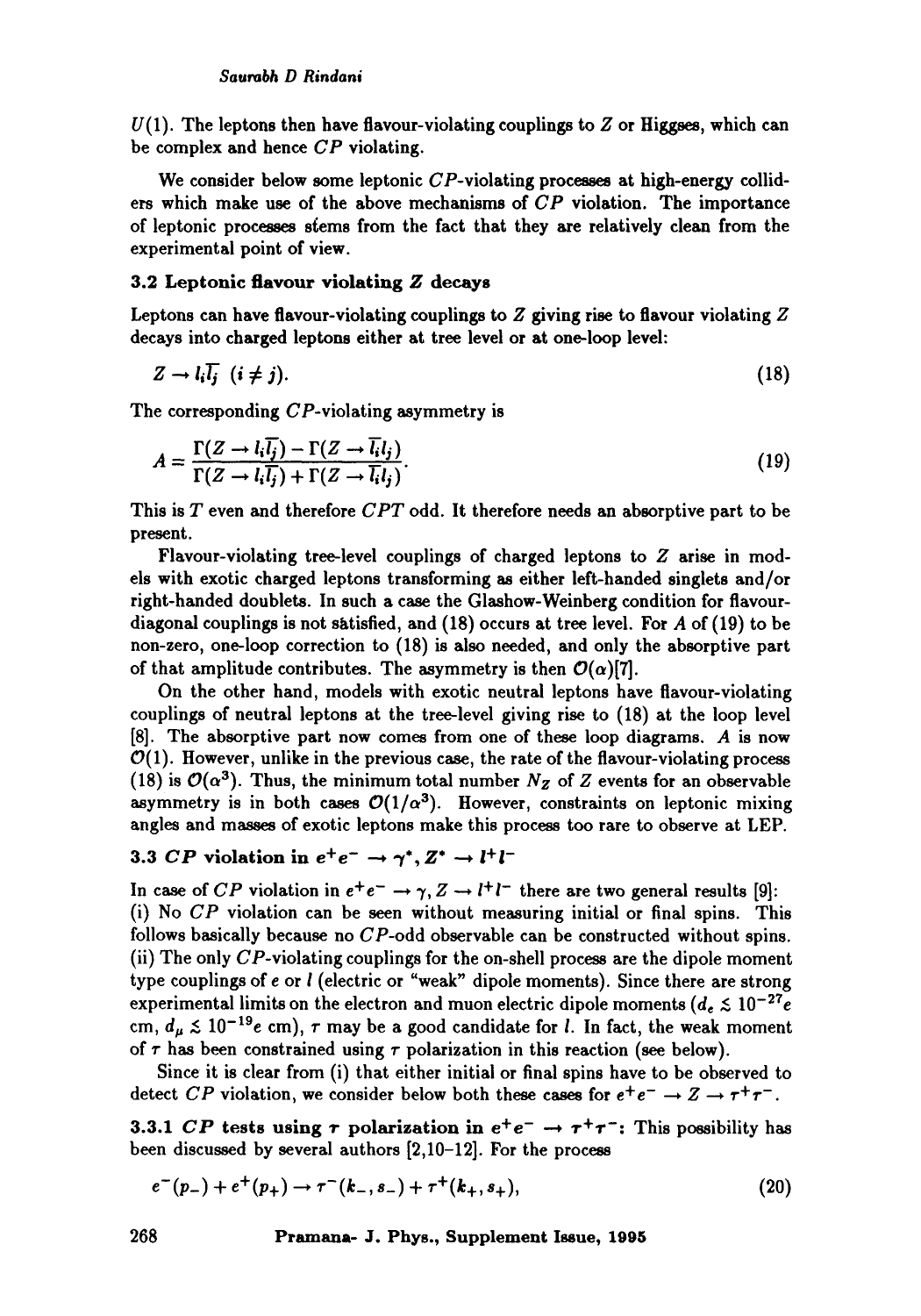possible  $CP$ -odd quantities that can be constructed out of the momenta and spins in the centre-of-mass (cm) frame are  $(p_--p_+) \cdot (s_--s_+)$  and  $(p_--p_+) \cdot s_- \times s_+$ .

To measure these quantities, one must, of course, be able to measure  $s_{\pm}$ . This can be done by looking at decay distributions of  $\tau_{+}$ . In the rest frame of  $\tau$ , the angular distribution of an observed decay particle is

$$
\frac{d\Gamma}{d\Omega^*} = \frac{1}{4\pi} \left( 1 + \alpha \mathbf{s} \cdot \hat{\mathbf{q}}^* \right),\tag{21}
$$

where  $\hat{q}^*$  is the unit vector along the momentum of the observed particle, and  $\alpha$  is a constant called the analysing power of the channel. For example,

$$
\alpha = \mp 1 \quad \text{for} \quad \tau^{\pm} \to \pi^{\pm} \nu_{r},
$$
  
= \pm 1/3 \quad \text{for} \quad \tau^{\pm} \to l^{\pm} \nu\_{l} \nu\_{r},

as deduced from the theory of weak  $\tau$  decay. Using (21), spin correlations can be translated to momentum correlations.

In terms of the observed momenta, possible *CP*-odd variables are  $\hat{p} \cdot (q_+ \times q_-)$  $(CPT = +1), \hat{p} \cdot (q_{+} + q_{-}) (CPT = -1), \hat{p} \cdot (q_{+} \times q_{-}) \hat{p} \cdot (q_{+} - q_{-}) (CPT = +1),$  $\hat{\mathbf{p}} \cdot (\mathbf{q}_{+} + \mathbf{q}_{-})\hat{\mathbf{p}} \cdot (\mathbf{q}_{+} - \mathbf{q}_{-})$  *(CPT* = -1). Expectation values of the last two were suggested by Bernreuther *et al.* [11, 12] for measuring respectively the real and imaginary parts of the r weak dipole form factor  $\tilde{d}_{\tau}(m_{\tilde{Z}}^2)$ . The suggestion has been carried out at LEP for Re  $\tilde{d}_{\tau}(m_{Z}^{2})$  by the OPAL [13] and ALEPH [14] groups. OPAL looked at inclusive leptonic and hadronic decays of r, whereas ALEPH analyzed all channels exclusively. The results obtained are the 95% confidence-level upper limits Re $d_{\tau}(m_Z^2)$  < 7.0 x 10<sup>-17</sup>e cm (OPAL [13]) and Re $d_{\tau}(m_Z^2)$  < 3.7 x 10<sup>-17</sup>e cm (ALEPH [14]).

The theoretical prediction for the 1 s.d. limit obtainable in the measurement of Im  $d_r(m_2^2)$  is 10<sup>-16</sup> using the correlation  $\langle \hat{\mathbf{p}} \cdot (\mathbf{q}_+ + \mathbf{q}_-) \hat{\mathbf{p}} \cdot (\mathbf{q}_+ - \mathbf{q}_-) \rangle$  and a sample of  $10^7 Z$ 's [12].

3.3.2 Longitudinal beam polarization: The Stanford Linear Collidex (SLC), operating presently at the  $Z$  resonance, has an  $e^-$  polarization of about 62%, and is likely to reach  $75\%$  in the future. The present sample collected is of  $50,000 Z'$ s, and the hope is to reach  $5 \times 10^5$ , or even 10<sup>6</sup> Z's.

Can this longitudinal  $e^-$  polarization help in measuring the  $\tau$  weak dipole moment? The answer is "yes" [15]. In fact, as we shall see, SLC can do better than LEP so far as  $\text{Im}d_{\tau}$  is concerned.

The essential point is that the vector polarization of  $Z$  gets enhanced in the presence of  $e^+e^-$  longitudinal polarization. For vanishing beam polarization,  $P_{e^-}$  $P_{e^+} = 0$ , the Z vector polarization is

$$
P_Z^{(0)} = \frac{2g_{Ve}g_{Ae}}{g_{Ae}^2 + g_{Ve}^2} \approx 0.16, \tag{22}
$$

where  $gv_e$ ,  $g_{Ae}$  are vector and axial-vector couplings of  $e^+e^-$  to Z. For non-zero polarization,

$$
P_Z = \frac{P_Z^{(0)} - P_{e^+e^-}}{1 - P_Z^{(0)}P_{e^+e^-}},
$$
\n(23)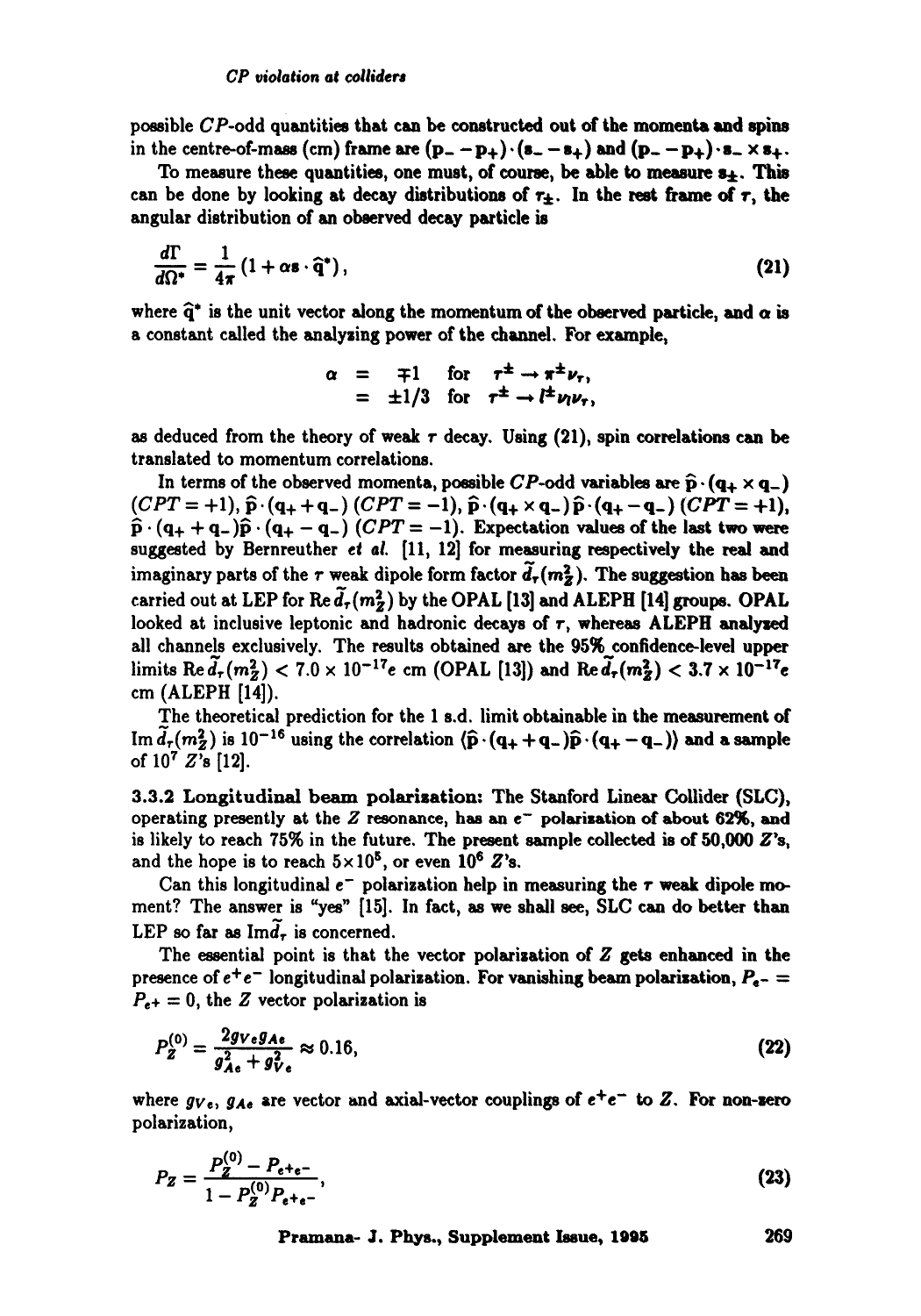where

$$
P_{e^+e^-} = \frac{P_{e^-} - P_{e^+}}{1 - P_{e^-}p_{e^+}}.\tag{24}
$$

Thus,  $P_Z \approx 0.71$  for  $P_{e^-} = -.62$  and  $P_{e^+} = 0$ , which is an enhancement by a factor of about 4.5.

It is therefore profitable to look for  $CP$ -odd observables involving the  $Z$  spin  $s_z = P_z \hat{p}$ , where  $\hat{p}$  is the unit vector along  $p_+ = -p_-$  in the c.m. frame. Examples of such observables are  $\hat{\mathbf{p}} \cdot (\mathbf{q}_+ \times \mathbf{q}_-)$  and  $\hat{\mathbf{p}} \cdot (\mathbf{q}_+ + \mathbf{q}_-)$ . While both are  $CP$  odd, the former is *CPT* even and the latter is *CPT* odd.

The above is not entirely correct in principle. CP-odd correlations give a measure of underlying  $CP$  violation only if the initial state is  $CP$  even. Otherwise there may be contributions to ccrrelations which arise from CP-invariant interactions due to the CP-odd part of the initial state. In the case when only the electron beam is polarized, the initial state is not  $CP$  even. In practice, however, this  $CP$ -even background is small because for  $m_e \rightarrow 0$ , only the CP-even helicity combinations  $e^-_L e^+_R$  and  $e^-_R e^+_L$  survive, making the corrections proportional to  $m_e/m_Z \approx 5 \times 10^{-6}$ . If one includes order  $\alpha$  collinear photon emission from the initial state, which could flip the helicity of the  $e^{\pm}$ , then like-helicity  $e^+e^-$  states could also survive for vanishing electron mass [16]. However, it turns out that this being a non-resonant effect, the corresponding cross section at the Z peak is small. It is therefore expected that the correlations coming from CP-invariant SM interactions in such a case will be negligible.

The correlations  $\langle O_1 \rangle \sim \langle \hat{p} \cdot (q_+ \times q_-) \rangle$  and  $\langle O_2 \rangle \sim \langle \hat{p} \cdot (q_+ + q_-) \rangle$  have been calculated analytically for the single-pion and  $\rho$  decay mode of each  $\tau$ . Also calculated analytically are  $\langle O_1^2 \rangle$  and  $\langle O_2^2 \rangle$  needed for obtaining the 1 s.d. limit on the measurability of  $\tilde{d}_r$  obtained using eq.(13) [15].

The results for only the single-pion channel are summarized in tables la and lb, which give, respectively for  $O_1$  and  $O_2$  and for electron polarizations  $P_{\epsilon-} = 0, \pm 0.62$ , the correlations in units of  $\tilde{d}_{\tau}m_Z/e$ , the square root of the variance, and the  $1\sigma$  limit on Re  $\tilde{d}_{\tau}$  and Im  $\tilde{d}_{\tau}$  obtainable with 10<sup>6</sup> Z's. The enhancement of  $\langle O_{1,2} \rangle$  and hence the sensitivity of  $\tilde{d}_\tau$  measurement with polarization is evident from the tables.

Table 1a Correlation of  $O<sub>1</sub>$ , the standard deviation from SM interactions, and the 1 s.d. limit **on the** real and imaginary parts of the weak dipole moment, for different polarizations  $P_e$ .

|         | $\langle O_1 \rangle$ (GeV <sup>2</sup> ) for<br>$\operatorname{Re} d_{\tau} = e/m_Z$ | $\sqrt{\langle O_1^2 \rangle}$<br>$(GeV^2)$ | 1 s.d. limit on Re $d_{\tau}$  <br>for $10^6 Z$ 's (in e cm) |
|---------|---------------------------------------------------------------------------------------|---------------------------------------------|--------------------------------------------------------------|
|         | 0.90                                                                                  | 12.86                                       | $1.5 \times 10^{-16}$                                        |
| $+0.62$ | $-2.89$                                                                               | 12.86                                       | $4.6 \times 10^{-17}$                                        |
| $-0.62$ | 4.01                                                                                  | 12.86                                       | $3.3 \times 10^{-17}$                                        |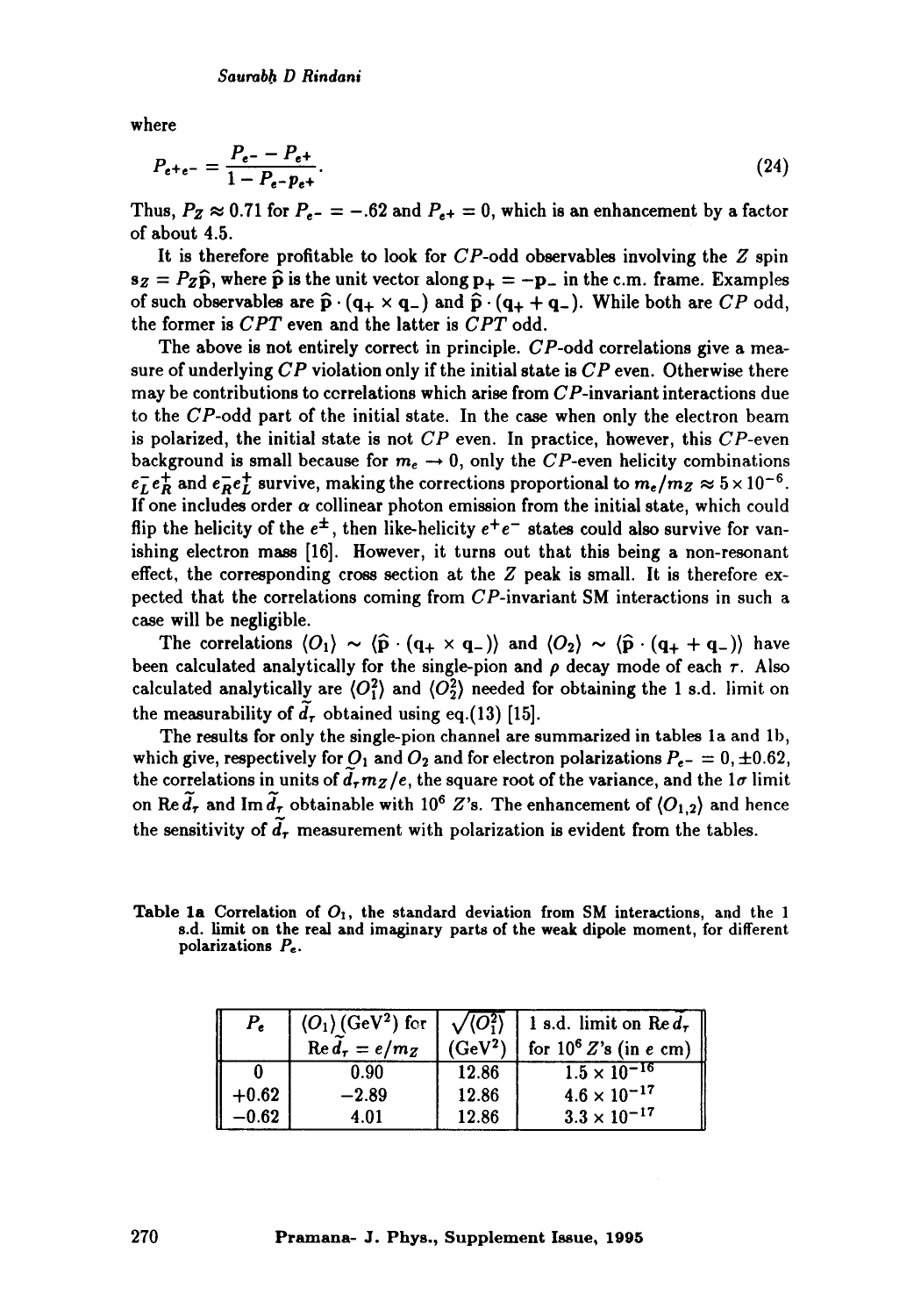|  | Table 1b Quantities as in table 1a, but for $O_2$ |  |  |  |  |  |  |
|--|---------------------------------------------------|--|--|--|--|--|--|
|--|---------------------------------------------------|--|--|--|--|--|--|

| $P_e$   |                                      |       | $\langle O_2 \rangle$ (GeV) for $\sqrt{\langle O_2^2 \rangle}$ 1 s.d. limit on Im $d_{\tau}$ |  |  |
|---------|--------------------------------------|-------|----------------------------------------------------------------------------------------------|--|--|
|         | $\operatorname{Im} d_{\tau} = e/m_Z$ | (GeV) | for $10^6 Z$ 's (in e cm)                                                                    |  |  |
|         | $-0.16$                              | 9.57  | $6.2 \times 10^{-16}$                                                                        |  |  |
| $+0.62$ | 0.51                                 | 9.57  | $1.9 \times 10^{-16}$                                                                        |  |  |
| $-0.62$ | $-0.70$                              | 9.57  | $1.4 \times 10^{-16}$                                                                        |  |  |

The sensitivity can be further improved by looking at only the  $P_{e-}$  dependent part of the cross section. This can be done by looking at a sample corresponding to the difference in the number of events for a polarization  $P_{e-}$  and polarization  $-P_{e-}$ . The correlations are evaluated with respect to  $d\sigma(P_{e^-}) - d\sigma(-P_{e^-})$ . This reduces the number of events. However, correlations are enhanced by a larger factor giving a net gain in the sensitivity. The result for  $P_{\epsilon-} = .62$  and 10<sup>6</sup> Z's is given in table 2.

Table 2 Quantities as in table la, but for a distribution asymmetrized between polarizations  $+0.62$  and  $-0.62$ .

| Observable         | $\langle O \rangle$ for | $\sqrt{\overline{O^2}}$ | 1 s.d. limit on $ d_{\tau} $ |  |  |
|--------------------|-------------------------|-------------------------|------------------------------|--|--|
|                    | $ d_{\tau}  = e/m_Z$    |                         | for $10^6 Z$ 's (in e cm)    |  |  |
| $\boldsymbol{U}_1$ | $35.55\ \mathrm{GeV^2}$ | $12.86 \text{ GeV}^2$   | $1.2 \times 10^{-17}$        |  |  |
| Ο,                 | $-6.22~\mathrm{GeV}$    | $9.57 \text{ GeV}$      | $5.0 \times 10^{-17}$        |  |  |

The 1 s.d. limit for Im $\tilde{d}_{\tau}$  should be compared with the LEP expectation of  $10^{-16}$  e cm for a larger sample of  $10^7$  Z's [12].

The use of correlations for measuring the  $\tau$  edm at the proposed  $\tau$ -charm factories employing longitudinal polarization of electron and positron beams has also been studied in detail in [17].

**3.3.3 Transverse beam polarization:** Use of transversely polarized  $e^+e^-$  beams for the study of CP violation has been studied by several people (see for example [2, 18]). For a reaction

$$
e^-(p_-,s_-) + e^+(p_+,s_+) \to f(k_+) + \overline{f}(k_-)
$$
\n(25)

in the c.m. frame, where  $f$  denotes a fermion, possible  $T$ -odd triple products are  $s_- \cdot (p \times k), s_+ \cdot (p \times k), p \cdot (s_- \times s_+), k \cdot (s_- \times s_+)$ , where  $p_+ = -p_- = p$  and  $k_+ = -k_- = k$ . Of these triple products, the last two are purely CP odd, whereas only the difference of the first two is  $CP$  odd. Burgess and Robinson [18] have done an analysis of  $e^+e^- \rightarrow \tau^+\tau^-$ ,  $c\bar{c}$ ,  $b\bar{b}$  in terms of operators

$$
\mathcal{L}_W = \lambda_W \left[ \overline{L} P_R D^\mu E D_\mu \phi \right] + H.c., \tag{26}
$$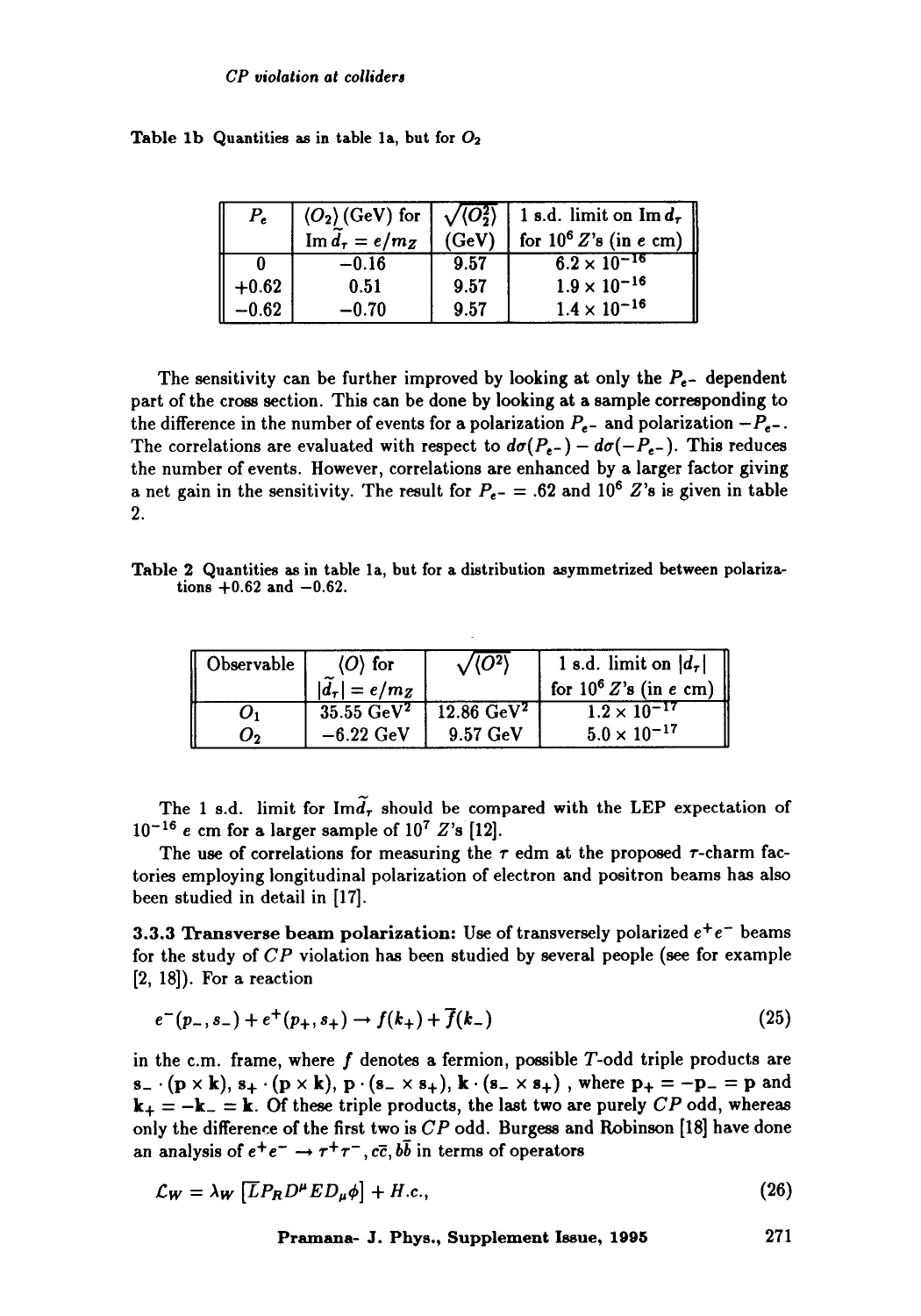*SmmW, D Rimdui* 

$$
\mathcal{L}_Y = \frac{i}{2} \lambda_Y \left[ g_1 B_{\mu\nu} \left( \overline{L} \gamma^{\mu\nu} P_R E \right) \phi \right] + H.c.
$$
 (27)

Their results for  $\lambda w = (400 \,\text{GeV})^{-2}$  and  $L = 4.8 \times 10^5 \,\text{pb}^{-1}$  at LEP are given in table 3, where A is the asymmetry for  $s_-\cdot(p \times k)$  given by

$$
\mathcal{A} = \left[ \int d\sigma(\mathbf{p}_i, \mathbf{s}_i) - \int d\sigma(-\mathbf{p}_i, -\mathbf{s}_i) \right] \mathbf{s}_- \cdot (\mathbf{p} \times \mathbf{k}). \tag{28}
$$

Though this is an interesting effect, a theoretical estimate for  $\lambda_W$  is needed before concluding whether the effect would be observable. Assuming a systematic error of 0.1%, the 2- $\sigma$  limits possible on  $\lambda_W$  are estimated to be (570 GeV)<sup>-2</sup> and (660  $GeV$ <sup>-2</sup> respectively for up- and down-type quarks.

Table 3 The transverse polarization asymmetry  $A$  (defined in the text) compared with the standard model events for  $e^+e^- \rightarrow \tau^+\tau^-, c\bar{c}, b\bar{b}.$ 

|                                         |     | сč  |        |
|-----------------------------------------|-----|-----|--------|
| $\sqrt{N}$ (SM events) $\times 10^{-8}$ | 6.5 | 24  | 31     |
| $A \times 10^{-5}$                      |     | 97  | $-170$ |
| $A/N \times 10^3$                       | 0.9 | 4.0 | 5.5    |

# 4. CP violation in top pair production

Evidence for a top quark of mass of about 174 GeV at the Tevatron has been reported by the CDF collaboration [19]. Even though the data is not conclusive, it is generally believed that the top quark will eventually be found with a mass of a similar magnitude. Top-antitop pairs can then be produced at large rates at future colliders and used for various studies. In particular, since a heavy top  $(m_t > 120$ GeV) decays before it hadronises [20], information about its polarization is preserved in its decay products. Schmidt and Peskin [21] have suggested (elaborating on an old suggestion of Donoghue and Valencia [22]) looking for the asymmetry between  $t_L \bar{t}_L$  and  $t_R \bar{t}_R$  as a signal for *CP* violation (see also [23]). Note that this is possible only for a heavy particle like the top quark because for a light particle, the dominant helicity combination would be  $t_L\bar{t}_R$  or  $t_R\bar{t}_L$ , each being self-conjugate.

The asymmetry  $N(t_L\bar{t}_L) - N(t_R\bar{t}_R)$  can be probed through the energy spectra of prompt leptons from  $t \to Wb$ ;  $W \to l\nu$ . This is understood as follows.

For a heavy top, the dominant W helicity in  $t \to Wb$  is 0. Now, due to  $V - A$ interaction,  $b$  is produced with left-handed helicity (neglecting the  $b$  mass). Hence in the t rest frame,  $W^+$  momentum is dominantly along the t spin direction. It follows that  $l^+$  in  $W^+$  decay is produced preferentially in the direction of the t spin. In fact, the distribution is  $1 + \cos \psi$ , where  $\psi$  is the angle between the  $l^+$ momentum direction and the t spin direction. In going to the laboratory frame, the t gets boosted. Thus  $l^+$  from  $t_R$  is more energetic than  $l^+$  from  $t_L$ , and  $l^-$  from  $\overline{t}_L$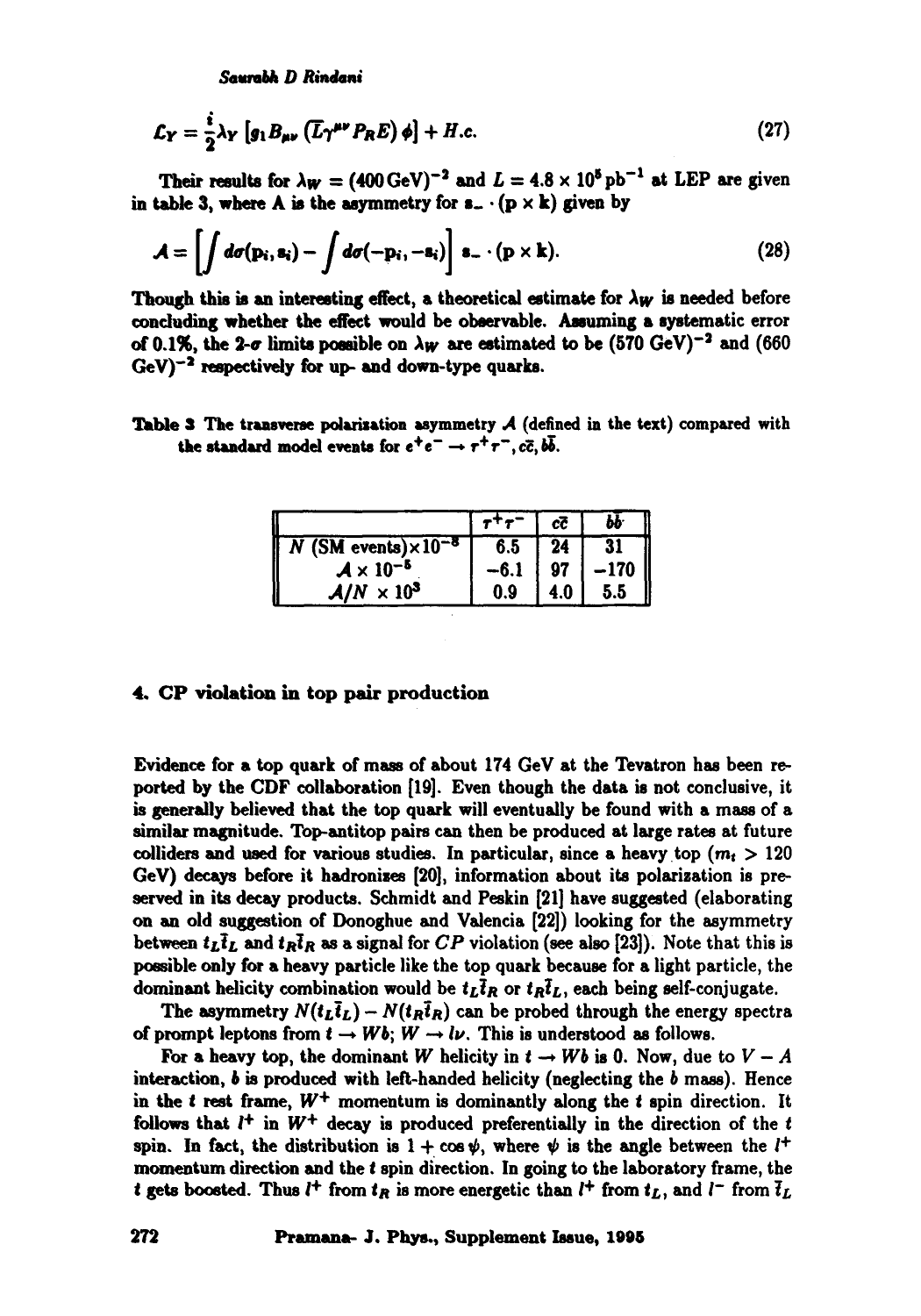has more energy than  $l^-$  from  $\bar{t}_R$ . Therefore, in the decay of  $t_L\bar{t}_L$ ,  $l^-$  from  $\bar{t}_L$  has higher energy than  $l^+$  from  $t_L$ , and the reverse is true for  $t_R\bar{t}_R$ . Thus the energy asymmetry of leptons measures  $N(t_L\bar{t}_L) - N(t_R\bar{t}_R)$ .

Schmidt and Peskin [21] looked at this asymmetry in hadron collisions in a CPviolating multi-Higgs model where the  $CP$  violation is described by the Lagrangian terms

$$
\delta \mathcal{L} = -\frac{m_t}{v} \phi \bar{t} \left[ AP_L + A^* P_R \right] t,\tag{29}
$$

where only the effect of the dominant lightest Higgs field  $\phi$  is kept. v is the SM Higgs vacuum expectation value, and  $A$  is a complex combination of mixing angles and phases.

Since  $N(t_L\bar{t}_L) - N(t_R\bar{t}_R)$  is *CP* odd and *T* even, the *CPT* theorem requires the existence of an absorptive part for it to be non-zero. Looking at the tree and one-loop diagrams for  $q\bar{q} \leftrightarrow t\bar{t}$ , they conclude that

$$
\mathcal{A} = \frac{N(t_L \bar{t}_L) - N(t_R \bar{t}_R)}{N(t_L \bar{t}_L) + N(t_R \bar{t}_R)} \approx 10^{-3}
$$
\n(30)

for  $m_t = 150 \text{ GeV}, m_\phi = 100-400 \text{ GeV}$  and  $\text{Im}[A^2] = \sqrt{2}$ . Thus the asymmetry A would be observable with  $10^6$  *tt* a year.

For *pp* collisions, since the *pp* state is not a *CP* eigenstate, there is also a  $CP$ -invariant contribution present, but this is shown to be small [21].

As in the case of *pp* or  $p\bar{p}$  collisions, lepton energy asymmetry can be used to measure *CP* violation in  $e^+e^- \rightarrow t\bar{t}$  [24]. The authors of ref.[24] also consider another asymmetry, viz., the up-down asymmetry of the charged leptons with respect to the  $t\bar{t}$  production plane in the laboratory frame. It is also possible to construct a "left-right" asymmetry of leptons with respect to a plane perpendicular to the  $t\bar{t}$  production plane, but containing the  $t\bar{t}$  momentum direction [25]. Certain combinations of up-down and left-right symmetry with forward-backward asymmetry can also be considered. All these probe different combinations of CP-violating couplings [25].

The result of ref.[24] is that asymmetry is at the few per cent level for the topquark electric and weak dipole moments  $d_t$ ,  $\tilde{d}_t \sim e/m_t$ . For  $\sqrt{s} = 300$  GeV and  $m_t = 120$  GeV,  $\sigma \approx 1400$  fb, which corresponds to 20,000 prompt leptons a year for a luminosity of  $10^{33}$  cm<sup>-2</sup>s<sup>-1</sup>. In such a case,  $d_t$ ,  $\tilde{d}_t$  can be determined to a few percent level. This should be compared with the prediction of  $10^{-2} - 10^{-3}$  from the Higgs model for CP violation.

Apart from the above asymmetries,  $CP$ -odd correlations could provide a measure of CP violation in  $t\bar{t}$  production [26]. Certain correlations are more sensitive to *CP* violation in t decay, rather than production [26].

Another process which has been suggested is  $e^+e^- \rightarrow t\bar{t}\nu\bar{\nu}$  through  $W^+W^ \rightarrow t\bar{t}$  [4]. Two diagrams contribute to  $W^+W^-\rightarrow t\bar{t}$ , one corresponding to t-channel b exchange and the other with an s-channel heavy Higgs  $\phi$ , which can be on shell for  $m_{\phi} > 2m_t$ . Then, the absorptive part needed for a CP-odd CPT-odd asymmetry is provided by the width of the Higgs. A sizable asymmetry can be obtained thus [4].

At linear colliders, there is a possibility of producing electron beams with longitudinal polarization. This may be exploited to enhance the sensitivity of mea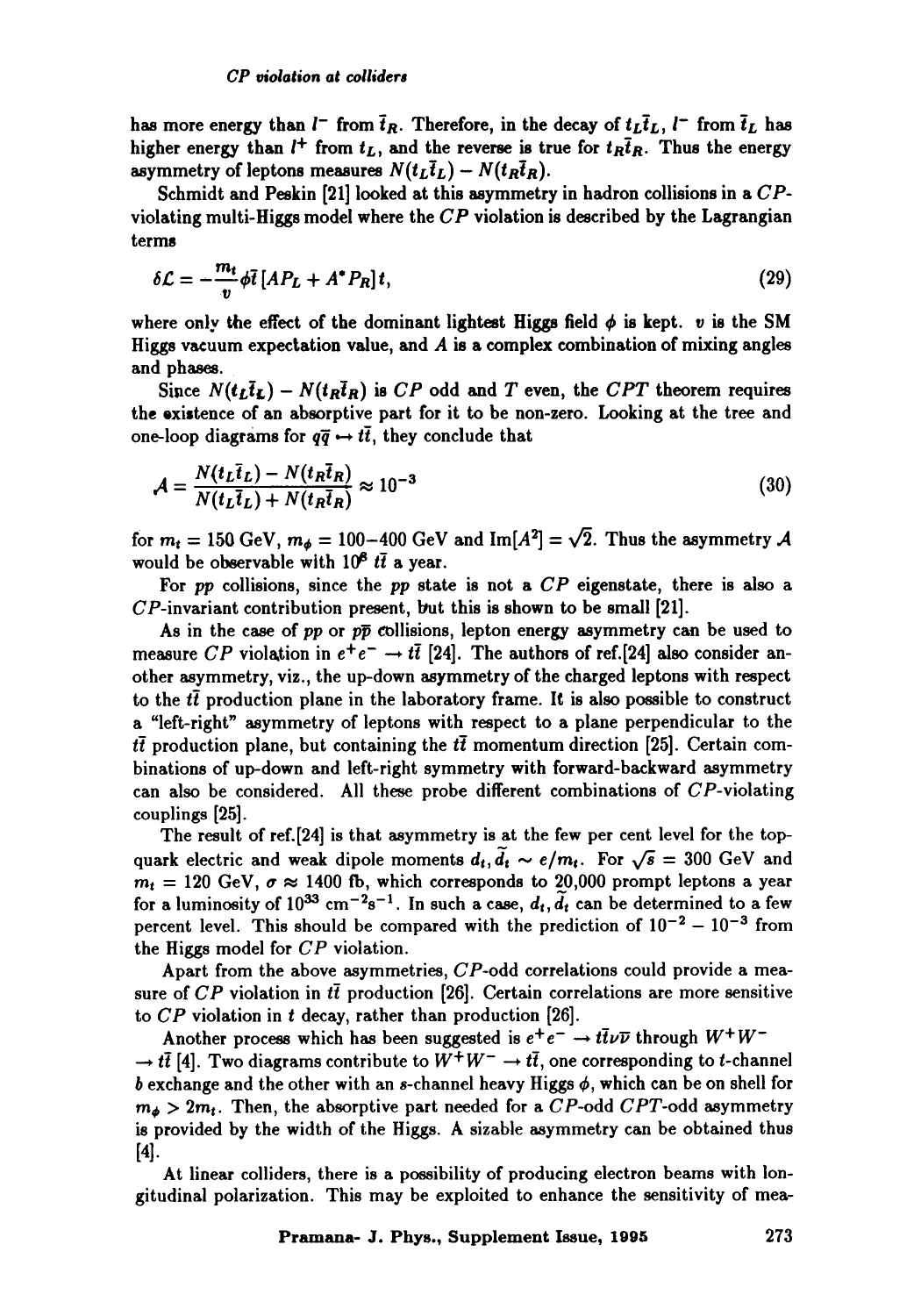surememnt of the top dipole moments as well as to measure the electric and weak dipole moments independently [25, 27]

### 5. CP violation in other processes

The process  $e^+e^- \rightarrow W^+W^-$ , which will be studied in the near future at LEP200, will be the first one to be able to test the SM couplings of the electroweak gauge bosons. The process is expected to put bounds on non-standard  $\gamma$  and  $Z$  couplings to  $W^+W^-$ . The non-standard couplings could be  $CP$  violating ones, as in (2). These can be studied in a way similar to the one used for probing *CP* violation in  $e^+e^- \rightarrow \tau^+\tau^-$  and  $e^+e^- \rightarrow t\bar{t}$  considered earlier. As in the case of  $e^+e^- \rightarrow t\bar{t}$  with leptonic t,  $\bar{t}$  decays, energy or up-down asymmetry of leptons may be used [28, 29]. Whereas Chang *et al.* [28] consider asymmetries, Mani *et ai* [29] gave estimated the energy correlation ratio

$$
A = \frac{\langle E_- \rangle - \langle E_+ \rangle}{\langle E_- \rangle + \langle E_+ \rangle},
$$

and suggest the angular correlation ratio

$$
\delta = \frac{\langle \theta_- \rangle - \langle \theta_+ \rangle}{\langle \theta_- \rangle + \langle \theta_+ \rangle},
$$

where  $E_{\pm}$  are the energies of the leptons  $l^{\pm}$  produced in the decay of  $W^{\pm}$ , and  $\theta_{\pm}$ are the angles of  $l^{\pm}$  momenta with respect to the  $e^{+}$  beam direction. The general expectation is  $A \approx 10^{-3}$  for  $\tilde{\kappa}$  or  $\tilde{\lambda} \approx 0.1$ .

Some other processes considered in the literature are  $t, \bar{t}$  decay asymmetries in  $\phi \to t\bar{t}$ , where  $\phi$  is a heavy Higgs [30], decay lepton asymmetries in  $e^+e^- \to \tilde{\chi}\tilde{\chi}$ , where  $\tilde{\chi}$  is a neutralino in the minimal supersymmetric standard model [31], decay correlations in  $\gamma\gamma \to W^+W^-$  [32], and forward-backward asymmetry in  $e^+e^- \to \gamma Z$ [33].

# 6. Conclusions

We have seen above the various points to be kept in mind when selecting processes and variables for detecting and measuring *CP* violation, a number of processes and scenarios of CP-violating signatures which could be looked for. The above discussion is mainly aimed at arriving at an idea of the sensitivities possible in different measurements. In general, the results in most popular models of CP violation beyond SM indicate that *CP* violation in the most optimistic theoretical scenario would be measurable only with some difficulty in the existing or presently envisaged experiments. Nevertheless, it would be good to keep one's eyes open to these possibilities.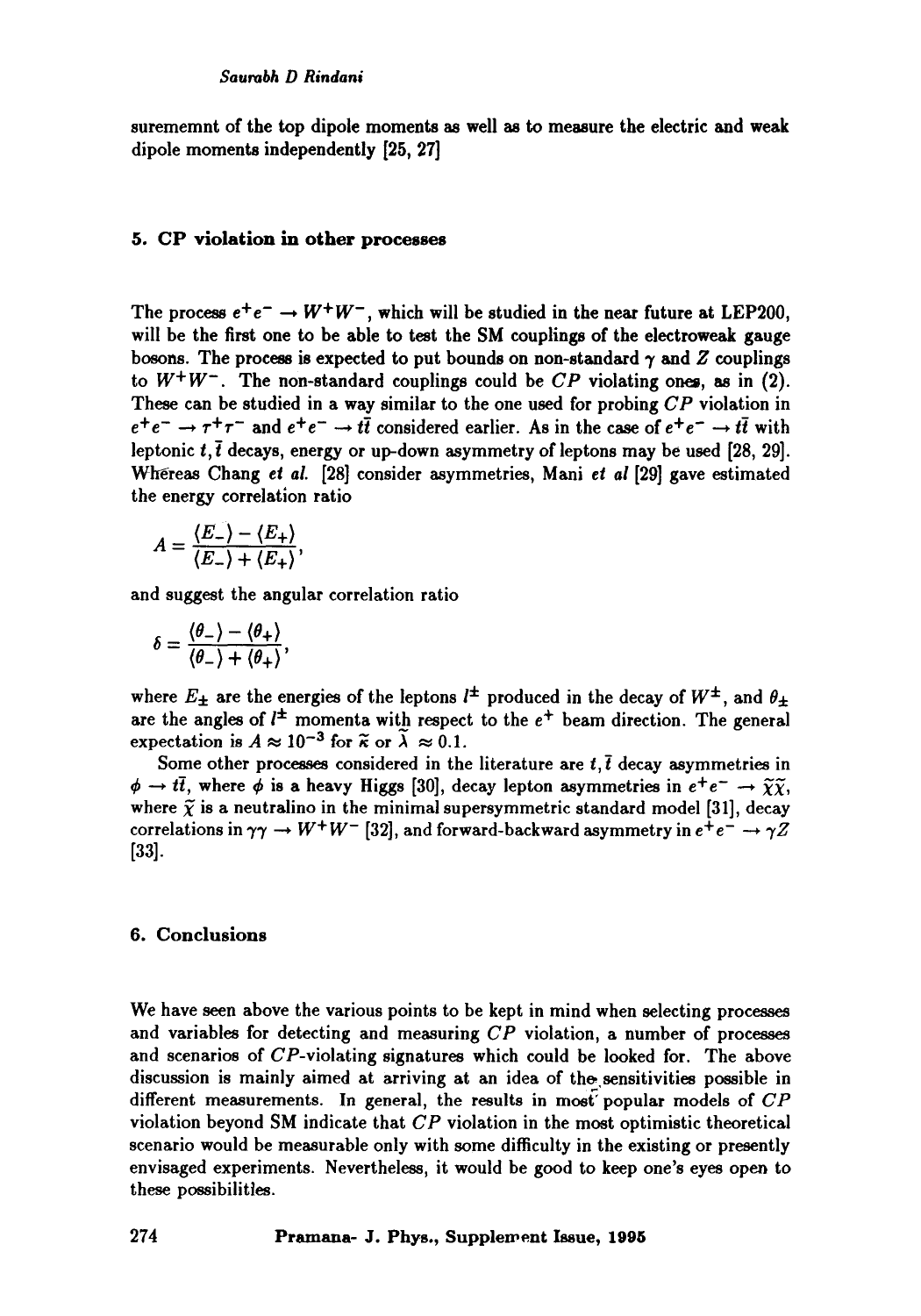# References

- [1] M.J. Booth, Chicago preprint EFI-93-1 (1993).
- [2] F. Hoogeveen and L. Stodolaky, Phys. Left. B 212, 505 (1988).
- [3] A. Pilaftsis, Z. Phys. C 47, 95 (1990); M. Nowakowski and A. Pildtsis, Mod. Phys. Lett. A 6, 1933 (1991); A.S. Joshipura and S.D. Rindani, Pramana - J. Phys. 38, 469 (1992), Phys. Rev. D 46, 3008 (1992); G. Eilam, J.L. Hewett and A. Soni, Phys. Rev. Lett. 6T, 1979 (1991), 68, 2108 (1992).
- [4] A. Pilaftsis and M. Nowakowski, Int. J. Mod. Phys. A 9, 1097 (1994).
- [5] L. Wolfenstein, Phys. Rev. D 43, 151 (1991); J.M. Soares, Phys. Rev. Lett. 68, 2102 (1992).
- [6] T. Arens and L.M. Sehgal, Aachen preprint PITHA 94/19 (1994).
- [7] D. Choudhury, A.S. Joshipura and S.D. Rindani, Phys. Rev. Lett. 67, 548 (1991).
- [8] N. Rius and J.W.F. Valle, Phys. Lett. B 246, 249 (1990).
- [9] W. Bernreuther *et ai.,* Z. Phys. C 43, 117 (1989).
- [10] S. Goozovat and C.A. Nelson, Phys. Lett. B 267, 128 (1991); G. Couture, Phys. Lett. B 272, 404 (1991); W. Bernreuther and O. Nachtmann, Phys. Rev. Lett. 63, 2787 (1989).
- [11] W. Bernreuther *et at.,* Z. Phys. C 52, 567 (1991).
- [12] W. Bernreuther, O. Nachtmann and P. Overmann, Phys. Rev. D 48, 78 (1993).
- [13] OPAL Collaboration, P.D. Acton *et ai.,* Phys. Lett. B 281,405 (T992).
- [14] ALEPH Collaboration, D. Buskulic *et al.*, Phys. Lett. B 297, 459 (1992).
- [15] B. Ananthanarayan and S.D. Rindani, Phys. Rev. Lett. 73, 1215 (1994); Phys. Rev. D **50,** 4447 (1994).
- [16] I thank Prof. L.M. Sehgal for drawing my attention to this fact.
- [17] B. Ananthanarayan and S.D. Rindani, PRL preprint PRL-TH-94/32 (1994).
- [18] C.P. Burgess and J.A. Robinson, Mod. Phys. Lett. A 6, 2707 (1992)
- [19] CDF Collaboration, F. Abe *et al.,* Phys. Rev. Lett. 73, 225 (1994); Phys. Rev. D (to appear).
- [20] I. Bigi and H. Krasemann, Z. Phys. C 7, 127 (1981); J. Kühn, Acta Phys. Austr. Suppl. XXIV, 203 (1982); I. Bigi *et al.,* Phys. Lett. B 181, 157 (1986).
- [21] C.R. Schmidt and M.E. Peskin, Phys. Rev. Lett. 69, 410 (1992).
- [22] J.F. Donoghue and G. Valencia, Phys. Rev. Lett. 58, 451 (1987).
- [23] G.L. Kane, G.A. Ladinsky and C.-P. Yuan, Phys. Rev. D 45, 124 (1991).
- **[24] D.** Chang, W.-Y. Keung and I. Phillips, Nuci. Phys. B 408, 208 (1993).
- [25] P. Poulose and S.D. Rindani, PRL preprint PRL-TH-94/31 (1994).
- [26] W. Bernreuther, T. SchrSder and T.N. Pham, Phys. Lett. B 279, 389 (1992); W. Bernreuther and P. Overmann, Nucl. Phys.~ B 388, 58 (1992), Heidelberg preprint HD-THEP-93-11 (1998); W. Bernreuther and A. Brandenburg, Phys. Lett. B 314, 104 (1993); J.P. Ma and A. Brandenburg, Z. Phys. C 56, 97 (1992); A. Brandenburg and J.P. Ma, Phys. Lett. B 298, 211 (1998).
- [27] F. Cuypers and S.D. Rindani, MPI-PhT/94-54, PRL-TH-94/24 (to appear in Phys. Lett. B).
- [28] D. Chang, W.-Y. Keung and I. Phillips, Phys. Rev. D, (1993).